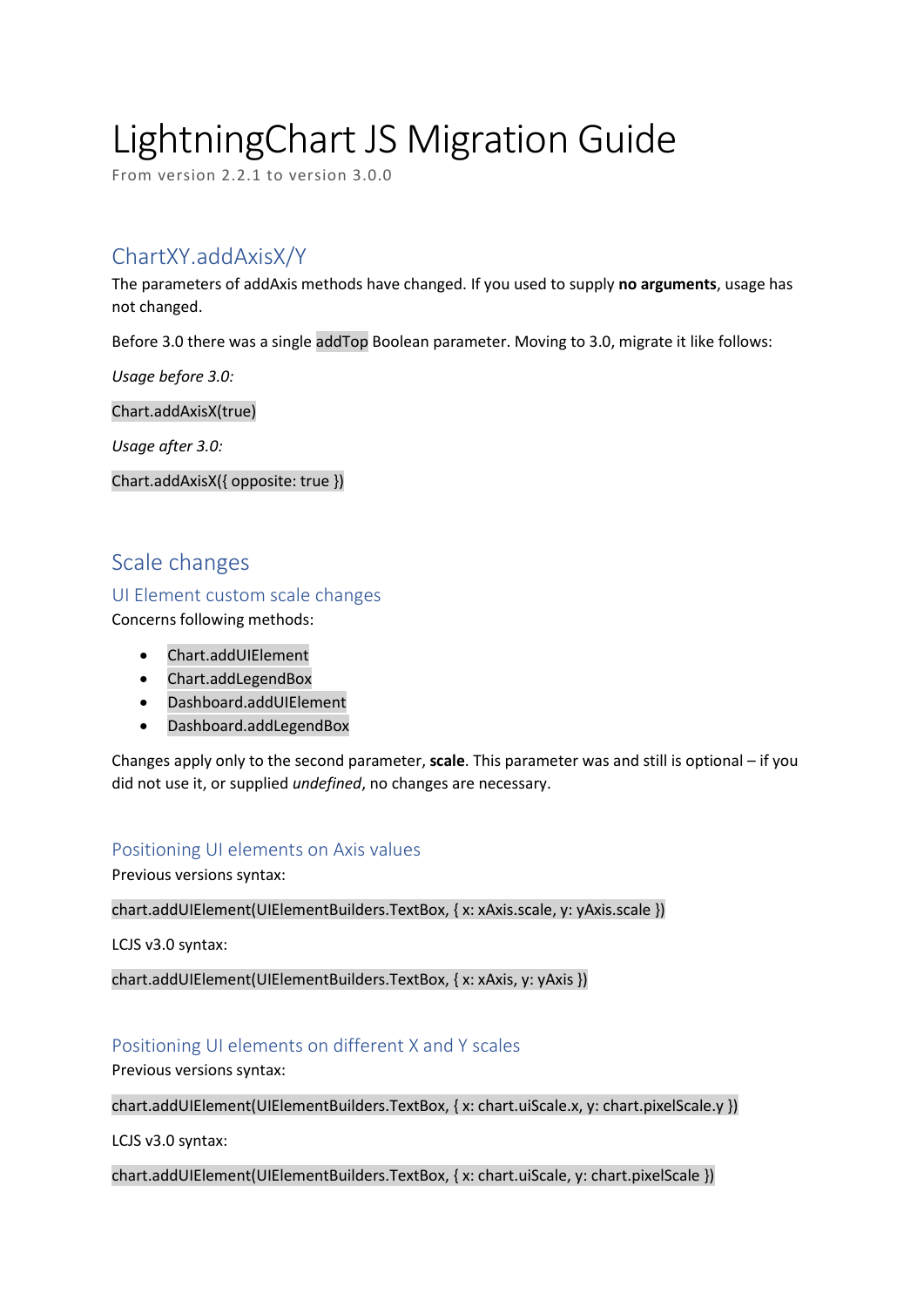## Removed Axis properties

| <b>Property</b> | <b>Migration instructions</b>                                                   |
|-----------------|---------------------------------------------------------------------------------|
| getTickStyle()  | Default Axis tick style can be looked up via<br>Themes.dark.numericTickStrategy |
| plottingScale   | Use Axis itself instead, see "Positioning UI<br>elements on Axis values"        |
| heightScale     | Use Axis itself instead, see "Positioning UI<br>elements on Axis values"        |

#### Axis.scale

Axis.scale property has been removed.

| <b>Property</b>               | <b>Migration instructions</b>                                                                                          |
|-------------------------------|------------------------------------------------------------------------------------------------------------------------|
| Axis.scale.getInnerStart()    | Axis.getInterval().start                                                                                               |
| Axis.scale.getInnerEnd()      | Axis.getInterval().end                                                                                                 |
| Axis.scale.getInnerInterval() | Math.abs(Axis.getInterval().end-<br>Axis.getInterval().start)                                                          |
| Axis.scale.getPixelSize()     | No direct replacement. If you copied the usage<br>from Arction examples, refer to the example for<br>up-to-date usage. |
| Axis.scale.getCellSize()      | No direct replacement. If you copied the usage<br>from Arction examples, refer to the example for<br>up-to-date usage. |

Translating Axis coordinates to other coordinate systems, and other way around

translatePoint now accepts Axis object as is, instead of previous way of using Axis.scale.

Example usage for translating an axis coordinate to pixels.

```
const pixelLocation = translatePoint(
      // axis coordinate.
       { x: 116.9, y: 26.4 },
       {
           x: chart.getDefaultAxisX(),
           y: chart.getDefaultAxisY(),
      },
      chart.pixelScale
   )
```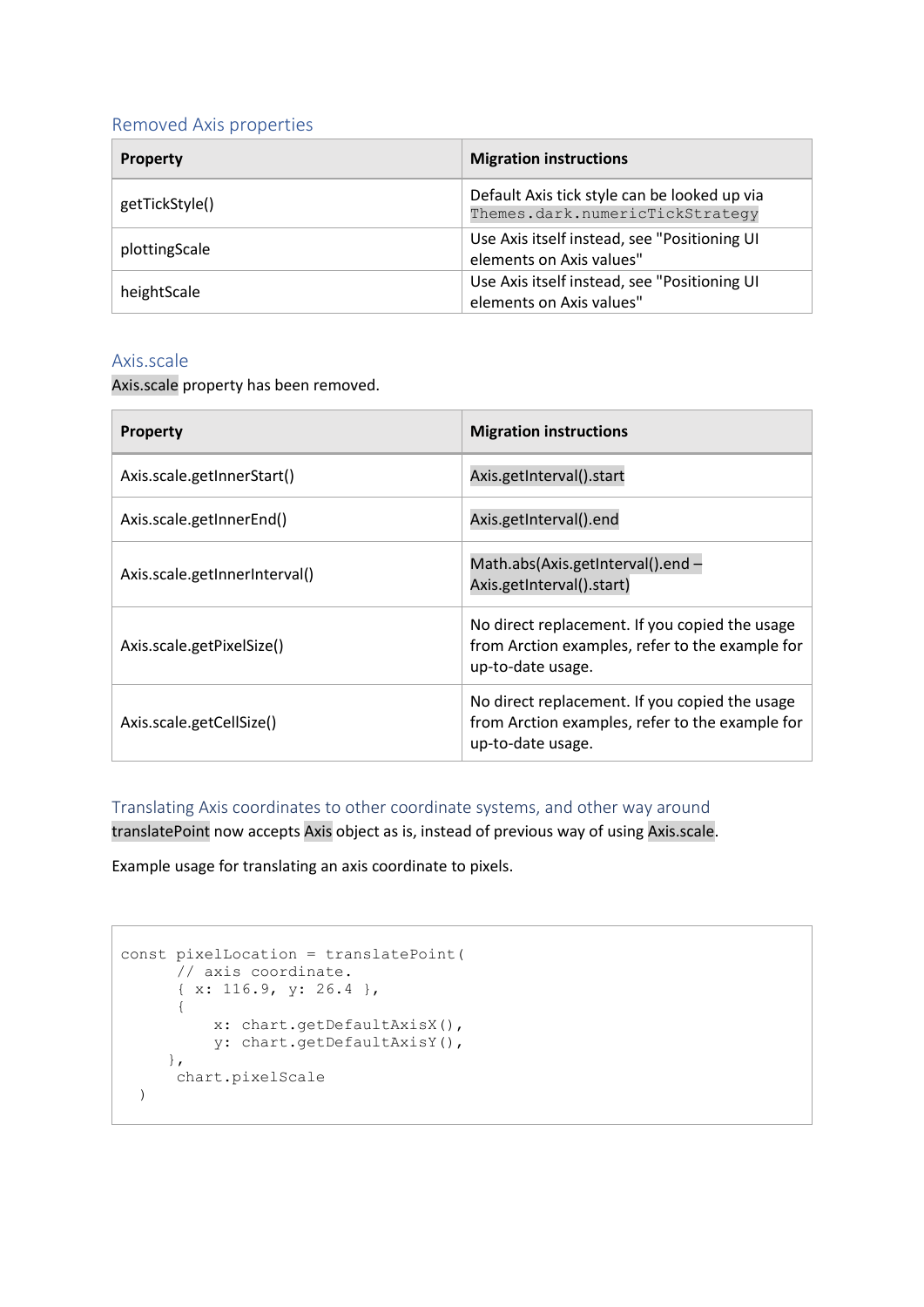## Removed Scale API

Concerns following properties:

- Chart.uiScale
- Chart.pixelScale
- Chart.engine.scale
- Dashboard.uiScale
- Dashboard.engine.scale
- Series.scale

All these properties' APIs have been removed.

| <b>Property</b> | <b>Migration instructions</b>                                                                                          |
|-----------------|------------------------------------------------------------------------------------------------------------------------|
| uiScale         | getInnerStart() is equal to 0. getInnerEnd() is<br>equal to 100.                                                       |
| Series.scale    | Use Axis.getInterval() instead.                                                                                        |
| getCellSize()   | No direct replacement. If you copied the usage<br>from Arction examples, refer to the example for<br>up-to-date usage. |
| getPixelSize()  | No direct replacement. If you copied the usage<br>from Arction examples, refer to the example for<br>up-to-date usage. |

# DataPattern

Syntax of DataPattern API has been changed. Now it utilizes more flexible object parameters. New option regularProgressiveStep has been added for even more application specific optimizations.

LCJS v2.2.1:

```
const lineSeries = ChartXY.addLineSeries({
    dataPattern: DataPatterns.horizontalProgressive
})
```
#### LCJS v3.0.0:

```
const lineSeries = ChartXY.addLineSeries({
   dataPattern: {
        // pattern: 'ProgressiveX' => Each consecutive data point has 
increased X coordinate.
        pattern: 'ProgressiveX',
        // regularProgressiveStep: false => The X step between each 
consecutive data point is not regular.
        regularProgressiveStep: false,
    }
})
```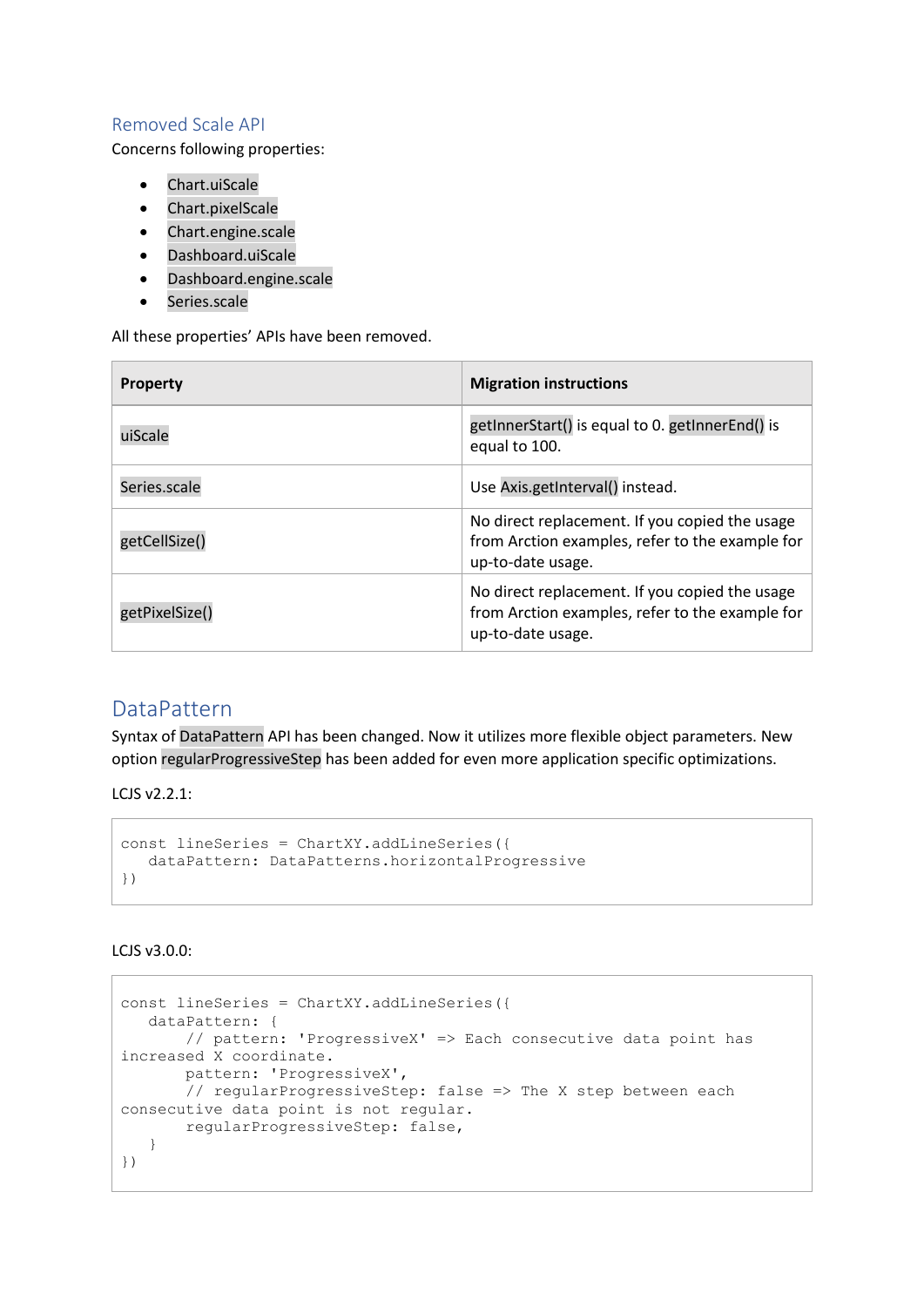In previous versions, dataPattern also selected basis of solving the nearest data point from mouse for cursor functionality. This functionality has been moved to a dedicated API, *cursor solve basis*, which can be set for LineSeries, PointLineSeries, SplineSeries and StepSeries:

```
const lineSeries = ChartXY.addLineSeries()
    .setCursorSolveBasis('nearest-x')
```
Supported values are 'nearest-x', 'nearest-y' and 'nearest'

# LegendBox changes

#### LegendBox title

Previous behavior: LegendBox title is automatically set to match title of Chart

New behavior: LegendBox title is empty by default. Set with LegendBox.setTitle( 'My title' )

#### LegendBox.add parameter changes

## **disposeOnClick**

Previous syntax: LegendBox.add( component, false )

3.0 syntax: LegendBox.add( component, { disposeOnClick: false } )

## **tag**

Previous syntax: LegendBox.add( component, undefined, 'Group tag' )

3.0: No direct replacement. To add a title to *LegendBox*, use LegendBox.setTitle('Group tag')

#### **builder**

Previous syntax: LegendBox.add( component, undefined, undefined, entryBuilder )

3.0 syntax: LegendBox.add( component, { builder: entryBuilder } )

Changes to styling LegendBoxEntries Previous syntax:

```
const entries = LegendBox.add( chart )
entries.forEach(entry => entry.setTextFillStyle( ... ))
```
3.0 syntax:

```
LegendBox.add( chart ).setEntries( entry => entry.setTextFillStyle( ... )
\lambda
```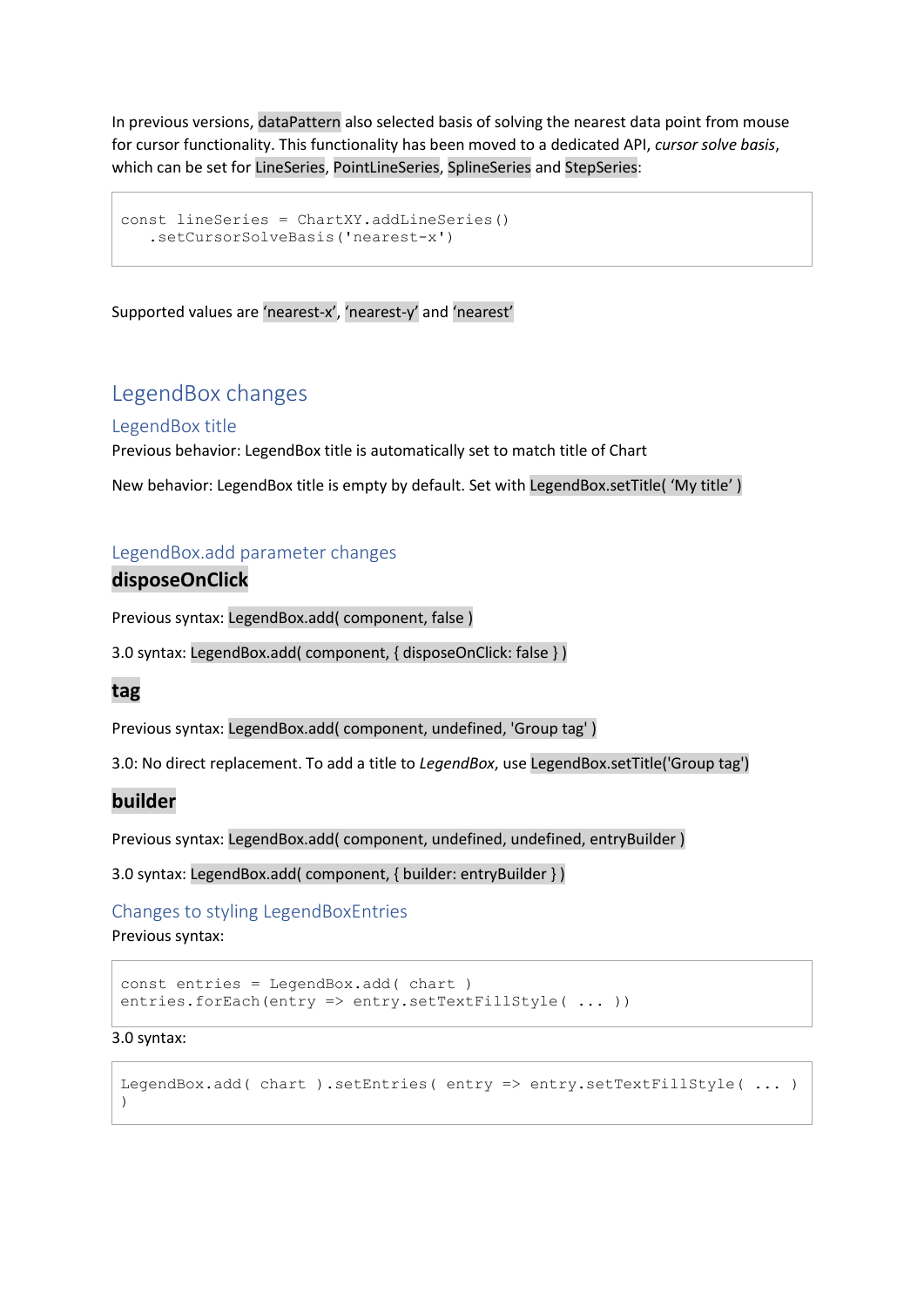# UILegendBoxPanel

# **add()**

Series or other *attachables* can no longer be directly added to a *legendBox panel*. Only whole charts, or dashboard containing one or several charts can be added.

## **title**

*legendBox panel* no longer has a built-in title component. A custom title can be added with UILegendBoxPanel.addUIElement

Each attached chart has its own internally created LegendBox, each of which also has a configurable title.

Removed methods:

- UILegendBoxPanel.setTitle
- UILegendBoxPanel.getTitle
- UILegendBoxPanel.setTitleFillStyle
- UILegendBoxPanel.getTitleFillStyle
- UILegendBoxPanel.setTitleFont
- UILegendBoxPanel.getTitleFont

# **setEntries()**

*Legendbox entries* are now grouped into separate *legendboxes,* grouped by charts. To access *legendbox entries*inside a *legendbox panel*, use UILegendBoxPanel.setLegendBoxes. See example usage documentation [here.](https://www.arction.com/lightningchart-js-api-documentation/v3.0.0/classes/uilegendboxpanel.html#setlegendboxes)

# Custom tick changes

CustomTick.setTopPadding has been renamed to setTickLabelPadding

PointableTextBox has been renamed to UIPointableTextBox

CustomTick.setPaddingBottom and CustomTick.setSidePaddings have been **removed**. They can be accessed via *CustomTick Marker background* (if the tick marker has a background).

```
CustomTick.setMarker((tickMarker: UIPointableTextBox) => tickMarker
    .setBackground((background) => background
       .setPadding({
          // Padding bottom
          bottom: 10,
          // Side paddings
          left: 20,
          right: 20
       })
    )
)
```